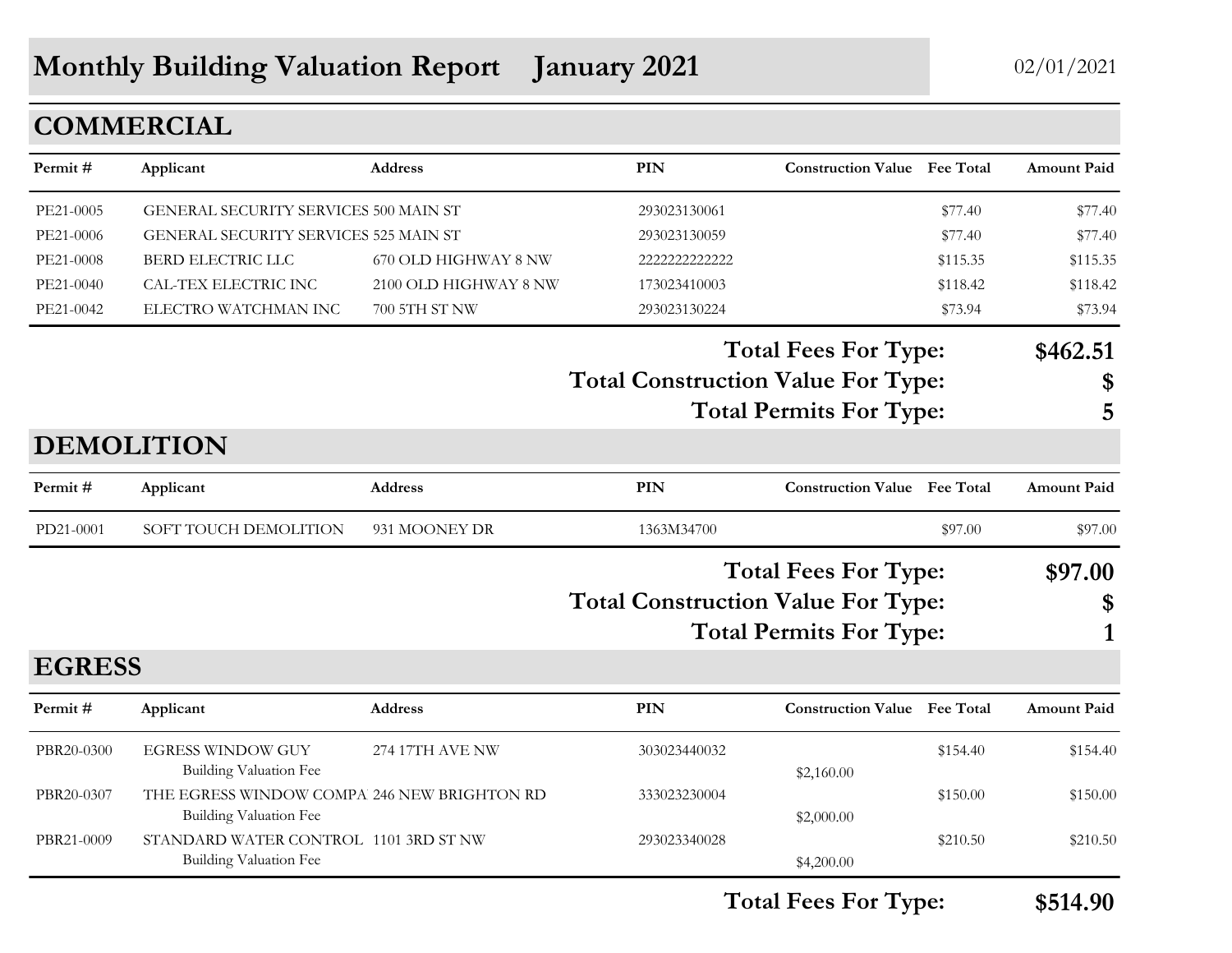**Total Construction Value For Type: \$8,360.00 Total Permits For Type: 3**

| <b>FIRE ALARM</b> |                                                                              |                      |                                           |                                     |                  |                    |
|-------------------|------------------------------------------------------------------------------|----------------------|-------------------------------------------|-------------------------------------|------------------|--------------------|
| Permit#           | Applicant                                                                    | Address              | <b>PIN</b>                                | <b>Construction Value</b> Fee Total |                  | <b>Amount Paid</b> |
| PF21-0011         | ELECTRO WATCHMAN INC                                                         | 700 5TH ST NW        | 293023130224                              |                                     | \$75.01          | \$75.01            |
| PF21-0012         | <b>EDINALARM INC</b>                                                         | <b>651 CAMPUS DR</b> | 323023430016                              |                                     | \$48.23          | \$48.23            |
| PF20-0084         | ELECTRIC FIRE AND SECURITY 465 OLD HIGHWAY 8 SW                              |                      | 323023420011                              |                                     | \$211.52         | \$211.52           |
|                   |                                                                              |                      |                                           | <b>Total Fees For Type:</b>         |                  | \$334.76           |
|                   |                                                                              |                      | <b>Total Construction Value For Type:</b> |                                     |                  | \$                 |
|                   |                                                                              |                      |                                           | <b>Total Permits For Type:</b>      |                  | 3                  |
|                   | <b>FIRE SPRINKLER</b>                                                        |                      |                                           |                                     |                  |                    |
| Permit#           | Applicant                                                                    | <b>Address</b>       | <b>PIN</b>                                | <b>Construction Value</b>           | <b>Fee Total</b> | <b>Amount Paid</b> |
| PF20-0076         | INTERNATIONAL FIRE PROTE(1900 SILVER LAKE RD NW                              |                      | 183023340076                              |                                     | \$223.60         | \$223.60           |
| PF20-0077         | <b>ESCAPE FIRE PROTECTION</b>                                                | 475 OLD HIGHWAY 8 NW | 293023420004                              |                                     | \$1,611.99       | \$1,611.99         |
| PF20-0078         | FIRE SUPPRESSION SERVICES I 641 VILLAGE DR                                   |                      | 293023130216                              |                                     | \$228.82         | \$228.82           |
| PF20-0079         | FIRE SUPPRESSION SERVICES I 637 VILLAGE DR                                   |                      | 293023130217                              |                                     | \$228.82         | \$228.82           |
| PF21-0003         | AFC TECHNOLOGIES LLC                                                         | 475 OLD HIGHWAY 8 NW | 293023420004                              |                                     | \$311.24         | \$311.24           |
| PF21-0006         | FIRE SUPPRESSION SERVICES L 657 VILLAGE DR                                   |                      | 293023130212                              |                                     | \$146.20         | \$146.20           |
| PF21-0007         | FIRE SUPPRESSION SERVICES L 653 VILLAGE DR                                   |                      | 293023130213                              |                                     | \$146.20         | \$146.20           |
| PF21-0008         | FIRE SUPPRESSION SERVICES I 649 VILLAGE DR                                   |                      | 293023130214                              |                                     | \$146.20         | \$146.20           |
| PF21-0009         | FIRE SUPPRESSION SERVICES I 645 VILLAGE DR                                   |                      | 293023130215                              |                                     | \$146.20         | \$146.20           |
|                   |                                                                              |                      |                                           | <b>Total Fees For Type:</b>         |                  | \$3,189.27         |
|                   |                                                                              |                      | <b>Total Construction Value For Type:</b> |                                     |                  | \$                 |
|                   |                                                                              |                      |                                           | <b>Total Permits For Type:</b>      |                  | 9                  |
|                   | <b>FOUNDATION</b>                                                            |                      |                                           |                                     |                  |                    |
|                   |                                                                              |                      |                                           |                                     |                  |                    |
| Permit#           | Applicant                                                                    | Address              | PIN                                       | <b>Construction Value</b> Fee Total |                  | <b>Amount Paid</b> |
| PBR21-0006        | SCOTT PETERSON ENTERPRISI 1245 POPPYSEED DR<br><b>Building Valuation Fee</b> |                      | 173023230039                              | \$6,500.00                          | \$273.75         | \$273.75           |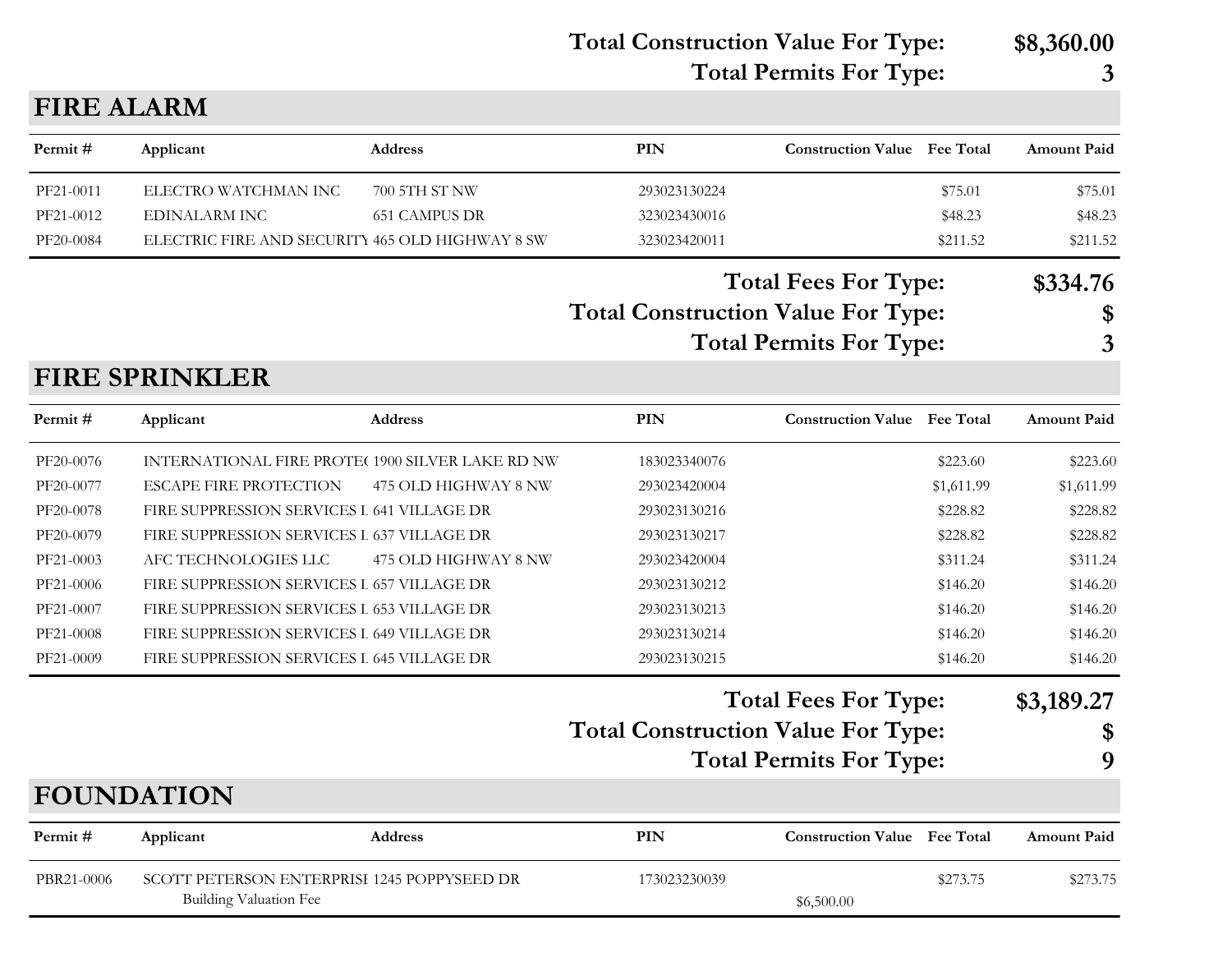#### Total Construction Value For Type: \$6,500.00 **Total Fees For Type: \$273.75**

**Total Permits For Type: 1**

## **PIN Construction Value Permit # Applicant Address Fee Total Amount Paid IRRIGATION METER** PP20-0339 JAY HAWK MECHANICAL INC 1237 10TH ST NW 293023220001 \$76.00 \$76.00 \$76.00 **Total Construction Value For Type: \$ Total Fees For Type: \$76.00 Total Permits For Type: 1**

**MECHANICAL**

| Permit#   | Applicant                                       | <b>Address</b>       | <b>PIN</b>   | <b>Construction Value</b> Fee Total |          | <b>Amount Paid</b> |
|-----------|-------------------------------------------------|----------------------|--------------|-------------------------------------|----------|--------------------|
| PM21-0001 | PROFESSIONAL MECHANICAL 2970 18TH ST NW         |                      | 183023330058 |                                     | \$65.50  | \$65.50            |
| PM21-0002 | HOME ENERGY CENTER                              | 563 OLD HIGHWAY 8 NW | 293023130028 |                                     | \$65.50  | \$65.50            |
| PM21-0003 | TWIN CITY HEATING AND AIR 2860 TORCHWOOD DR     |                      | 303023210064 |                                     | \$65.50  | \$65.50            |
| PM21-0004 | MATTHEW J HILL                                  | 570 14TH ST NW       | 203023130039 |                                     | \$65.50  | \$65.50            |
| PM21-0005 | <b>CENTERPOINT ENERGY</b>                       | 2511 INNSBRUCK TRL   | 193023310139 |                                     | \$65.50  | \$65.50            |
| PM21-0006 | ST. PAUL PLUMBING AND & HE 1624 17TH AVE NW     |                      | 193023110087 |                                     | \$65.50  | \$65.50            |
| PM21-0007 | TWIN CITY HEATING AND AIR 2370 PLEASANT VIEW DR |                      | 183023230033 |                                     | \$65.50  | \$65.50            |
| PM21-0008 | KRINKIE HEATING & AIR                           | 1665 ROXANNA LN      | 193023220077 |                                     | \$65.50  | \$65.50            |
| PM21-0009 | PERFECTION HEATING AND A 709 10TH ST NW         |                      | 203023430020 |                                     | \$65.50  | \$65.50            |
| PM21-0010 | G & H HEATING                                   | 1906 LONGVIEW DR     | 183023140039 |                                     | \$65.50  | \$65.50            |
| PM21-0011 | SABRE PLUMBING AND HEATI 694 VILLAGE DR         |                      | 293023130193 |                                     | \$150.50 | \$150.50           |
| PM21-0012 | SABRE PLUMBING AND HEATI 688 VILLAGE DR         |                      | 293023130194 |                                     | \$150.50 | \$150.50           |
| PM21-0013 | SABRE PLUMBING AND HEATI 698 VILLAGE DR         |                      | 293023130192 |                                     | \$150.50 | \$150.50           |
| PM21-0014 | SABRE PLUMBING AND HEATI 645 VILLAGE DR         |                      | 293023130215 |                                     | \$150.50 | \$150.50           |
| PM21-0015 | SABRE PLUMBING AND HEATI 676 VILLAGE DR         |                      | 293023130197 |                                     | \$150.50 | \$150.50           |
| PM21-0016 | SABRE PLUMBING AND HEATI 684 VILLAGE DR         |                      | 293023130195 |                                     | \$150.50 | \$150.50           |
| PM21-0017 | SABRE PLUMBING AND HEATI 680 VILLAGE DR         |                      | 293023130196 |                                     | \$150.50 | \$150.50           |
| PM21-0018 | SABRE PLUMBING AND HEATI 649 VILLAGE DR         |                      | 293023130214 |                                     | \$150.50 | \$150.50           |
| PM21-0019 | SABRE PLUMBING AND HEATI 653 VILLAGE DR         |                      | 293023130213 |                                     | \$150.50 | \$150.50           |
| PM21-0020 | SABRE PLUMBING AND HEATII 657 VILLAGE DR        |                      | 293023130212 |                                     | \$150.50 | \$150.50           |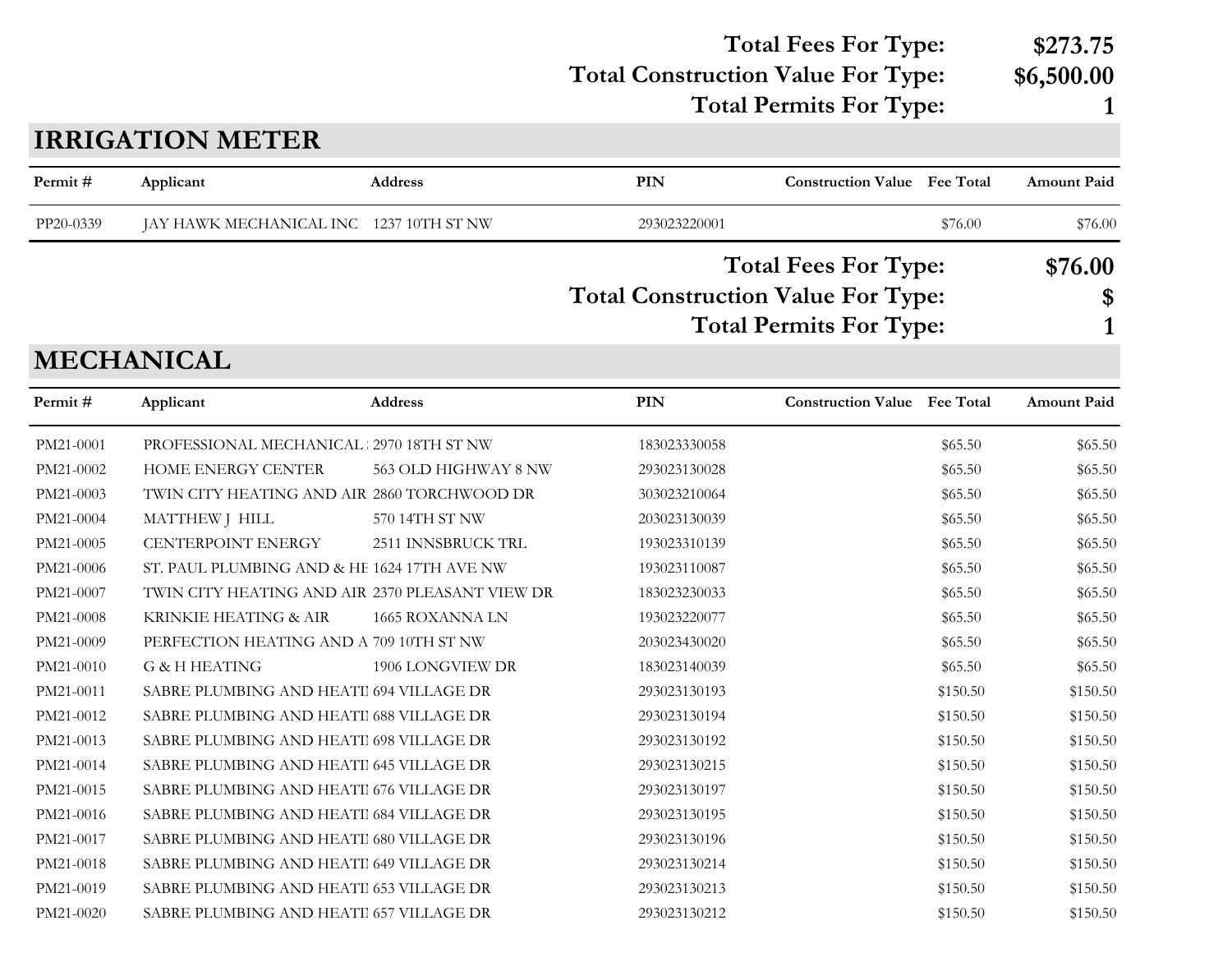| PM21-0021   | SABRE PLUMBING AND HEATI 661 VILLAGE DR         | 293023130211                              | \$150.50 | \$150.50                   |
|-------------|-------------------------------------------------|-------------------------------------------|----------|----------------------------|
| PM21-0022   | SABRE PLUMBING AND HEATI 665 VILLAGE DR         | 293023130210                              | \$150.50 | \$150.50                   |
| PM21-0023   | MAJESKI PLUMBING & HEATIN 2019 THORNDALE AVE    | 183023420088                              | \$65.50  | \$65.50                    |
| PM21-0024   | BLUE OX HEATING & AIR LLC 2135 MISSISSIPPI ST   | 183023420020                              | \$65.50  | \$65.50                    |
| PM21-0025   | ST. PAUL PLUMBING AND & HE 1203 BRIGHTON SQ     | 193023420162                              | \$65.50  | \$65.50                    |
| PM21-0026   | CHERYL M ISIMINGER<br>1615 14TH AVE NW          | 203023220047                              | \$113.00 | \$113.00                   |
| PM21-0027   | RICCAR HEATING & A/C<br>1184 12TH AVE NW        | 203023330028                              | \$113.00 | \$113.00                   |
| PM21-0028   | AIRICS HEATING & AIR CONDI 331 ASCOT CT         | 303023310046                              | \$65.50  | \$65.50                    |
| PM21-0029   | FLARE HEATING AND AIR CON 1476 18TH AVE NW      | 193023140081                              | \$208.00 | \$208.00                   |
| PM21-0030   | MARSH HEATING AND AC<br>1248 12TH AVE NW        | 203023320011                              | \$65.50  | \$65.50                    |
| PM21-0031   | CONDOR FIREPLACE & STONE 1615 14TH AVE NW       | 203023220047                              | \$86.00  | \$86.00                    |
| PM21-0032   | BILL RASCHER MECHANICAL II 1838 20TH AVE NW     | 183023430035                              | \$160.50 | \$160.50                   |
| PM21-0033   | FIRESIDE HEARTH AND HOME 564 CONTINENTAL DR     | 323023320010                              | \$86.00  | \$86.00                    |
| PM21-0034   | STANDARD HTG & A/C CO<br>1875 TIOGA BLVD        | 303023410082                              | \$113.00 | \$113.00                   |
| PM21-0035   | STANDARD HTG & A/C CO<br>560 12TH AVE NW        | 293023230027                              | \$65.50  | \$65.50                    |
| PM21-0036   | JARED W HARTMAN<br>2403 INCA LN                 | 303023420042                              | \$65.50  | \$65.50                    |
| PM21-0037   | PERFECTION HEATING AND A 649 OLD HWY 8 NW # 223 | 293023130122                              | \$65.50  | \$65.50                    |
| PM21-0038   | 730 6TH AVE NW<br><b>JOSEPH LEWIS</b>           | 293023120065                              | \$65.50  | \$65.50                    |
| PM21-0039   | DEANS PROFESSIONAL PLUMB 3060 RICE CREEK TER    | 183023230005                              | \$113.00 | \$113.00                   |
| PM21-0040   | TWIN CITY HEATING AND AIR 503 REDWOOD LN        | 303023240064                              | \$65.50  | \$65.50                    |
| PM21-0041   | AQUARIUS WATER CONDITION 1133 CHELSEA CT        | 203023340100                              | \$65.50  | \$65.50                    |
| PM21-0042   | CONDOR FIREPLACE & STONE 503 REDWOOD LN         | 303023240064                              | \$86.00  | \$86.00                    |
| PM21-0043   | BLUE OX HEATING & AIR LLC 2177 SIOUX BLVD       | 303023420066                              | \$65.50  | \$65.50                    |
| PM21-0044   | BONFE'S PLUMBING, HEATING 1797 18TH AVE NW      | 193023110033                              | \$113.00 | \$113.00                   |
| PM21-0045   | MCQUILLAN BROTHERS PLUMI 839 8TH AVE NW         | 293023120031                              | \$113.00 | \$113.00                   |
| PM21-0046   | <b>AARON NUTTER</b><br>1451 BROOKSHIRE CT       | 193023230032                              | \$65.50  | \$65.50                    |
| PM21-0047   | FIRESIDE HEARTH AND HOME 520 DEVINE DR          | 203023130019                              | \$86.00  | \$86.00                    |
| PM21-0048   | STANDARD HTG & A/C CO<br>416 16TH AVE NW        | 303023410105                              | \$65.50  | \$65.50                    |
|             |                                                 | <b>Total Fees For Type:</b>               |          | \$4,768.50                 |
|             |                                                 | <b>Total Construction Value For Type:</b> |          | $\boldsymbol{\mathcal{S}}$ |
|             |                                                 | <b>Total Permits For Type:</b>            |          | 48                         |
| <b>MISC</b> |                                                 |                                           |          |                            |

**PIN Construction Value Permit # Applicant Address Fee Total Amount Paid**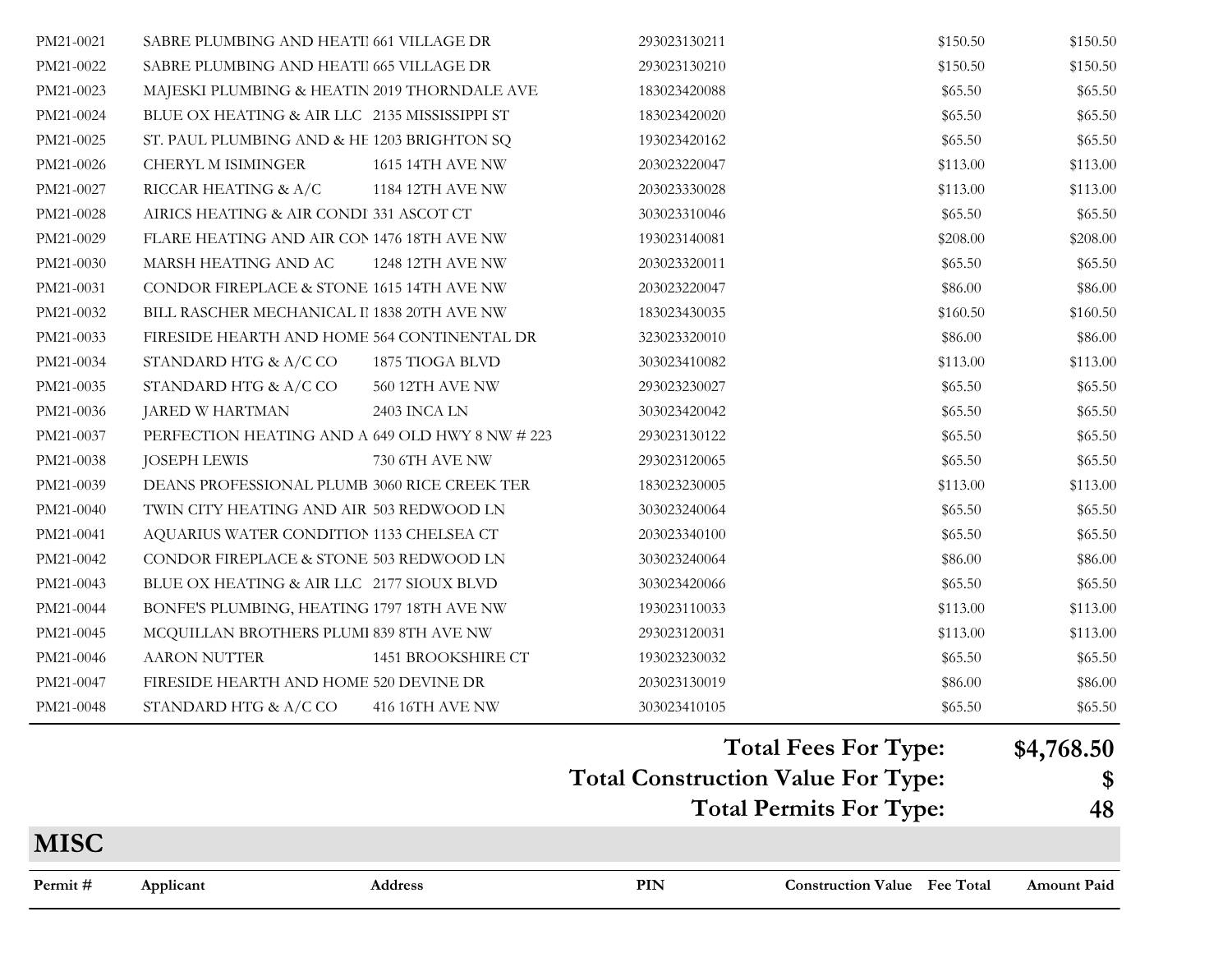| Permit#                | Applicant                                                                                    | Address                | PIN                                       | <b>Construction Value Fee Total</b> |                    | Amount Paid        |
|------------------------|----------------------------------------------------------------------------------------------|------------------------|-------------------------------------------|-------------------------------------|--------------------|--------------------|
| <b>OFP</b>             |                                                                                              |                        |                                           |                                     |                    |                    |
|                        |                                                                                              |                        |                                           | <b>Total Permits For Type:</b>      |                    |                    |
|                        |                                                                                              |                        | <b>Total Construction Value For Type:</b> |                                     |                    | \$12,000.00        |
|                        |                                                                                              |                        |                                           | <b>Total Fees For Type:</b>         |                    | \$465.20           |
| PBR21-0011             | TOTAL CONSTRUCTION SOLU'I 1820 OLD HIGHWAY 8 NW<br>Building Valuation Fee                    |                        | 173023440005                              | \$12,000.00                         | \$465.20           | \$465.20           |
| Permit#                | Applicant                                                                                    | <b>Address</b>         | <b>PIN</b>                                | <b>Construction Value Fee Total</b> |                    | <b>Amount Paid</b> |
|                        | <b>MISCELLANEOUS</b>                                                                         |                        |                                           |                                     |                    |                    |
|                        |                                                                                              |                        |                                           | <b>Total Permits For Type:</b>      |                    | 11                 |
|                        |                                                                                              |                        | <b>Total Construction Value For Type:</b> |                                     |                    | \$103,950.00       |
|                        |                                                                                              |                        |                                           | <b>Total Fees For Type:</b>         |                    | \$3,517.06         |
| PBR21-0008             | TWIN CITY HOME REMODELIN 1021 2ND ST NW<br><b>Building Valuation Fee</b>                     |                        | 293023340048                              | \$9,800.00                          | \$364.50           | \$364.50           |
|                        | <b>Building Valuation Fee</b>                                                                |                        |                                           | \$4,450.00                          |                    |                    |
| PBR21-0007             | <b>Building Valuation Fee</b><br>BECKER BUILDING & REMODE 627 11TH AVE NW                    |                        | 293023240144                              | \$2,000.00                          | \$217.38           | \$217.38           |
| PBR21-0005             | MYA L BOFENKAMP MIKEL K I 150 12TH AVE NW                                                    |                        | 293023330080                              |                                     | \$150.00           | \$150.00           |
| PBR21-0004             | <b>DANIEL P PETERSON</b><br><b>Building Valuation Fee</b>                                    | 2729 RICE CREEK RD     | 183023340068                              | \$2,500.00                          | \$163.75           | \$163.75           |
|                        | <b>Building Valuation Fee</b>                                                                |                        |                                           | \$3,000.00                          |                    |                    |
| PBR21-0002             | NEW WINDOWS FOR AMERICA 521 11TH AVE NW                                                      |                        | 293023240094                              |                                     | \$177.50           | \$177.50           |
| PBR20-0317             | <b>GERTENWORKS INC</b><br><b>Building Valuation Fee</b>                                      | <b>120 30TH AVE NW</b> | 303023330057                              | \$2,700.00                          | \$169.25           | \$169.25           |
| PBR20-0316             | DECK AND BASEMENT COMPA 520 DEVINE DR<br><b>Building Valuation Fee</b>                       |                        | 203023130019                              | \$60,000.00                         | \$1,381.25         | \$1,381.25         |
|                        | <b>Building Valuation Fee</b>                                                                |                        |                                           | \$19,500.00                         |                    |                    |
| PBR20-0314             | K CONSTRUCTION & REMODE 2019 THORNDALE AVE                                                   |                        | 183023420088                              |                                     | \$631.25           | \$631.25           |
| PF21-0010              | LVC COMPANIES INC                                                                            | 1000 LONG LAKE RD      | 203023330030                              |                                     | \$104.08           | \$104.08           |
| PF21-0001<br>PF21-0002 | <b>GENERAL SECURITY SERVICES 500 MAIN ST</b><br><b>GENERAL SECURITY SERVICES 525 MAIN ST</b> |                        | 293023130061<br>293023130059              |                                     | \$79.05<br>\$79.05 | \$79.05<br>\$79.05 |
|                        |                                                                                              |                        |                                           |                                     |                    |                    |

POFP20-0027 TIMOTHY J CONLIN 620 RIVIERA DR 323023330103 \$65.00 \$65.00 \$65.00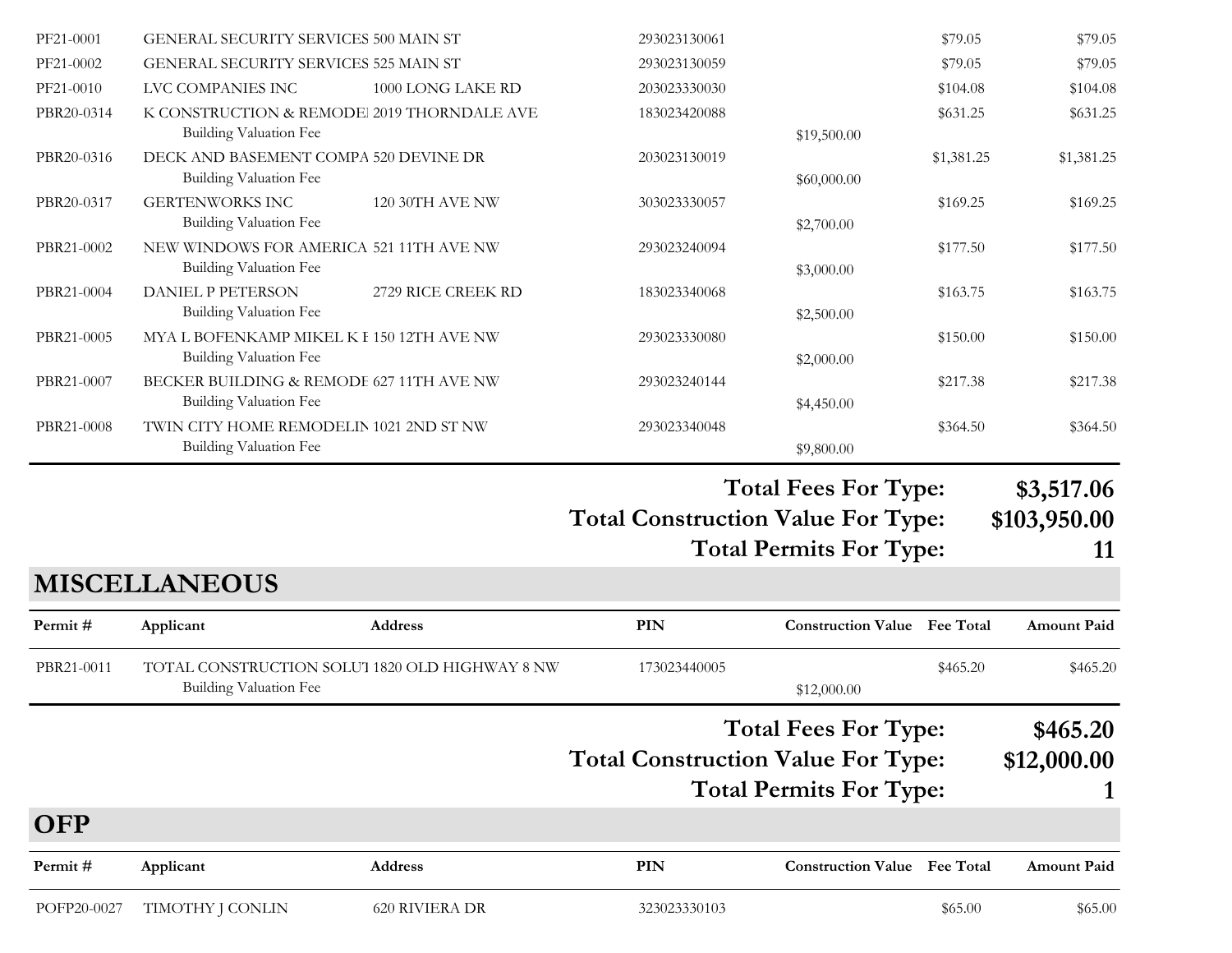| POFP21-0003     | <b>GARY JSPIES</b>                           | 144 WINDSOR CT     | 313023120127                              | \$80.00                                                       | \$80.00                          |
|-----------------|----------------------------------------------|--------------------|-------------------------------------------|---------------------------------------------------------------|----------------------------------|
| <b>PLUMBING</b> |                                              |                    | <b>Total Construction Value For Type:</b> | <b>Total Fees For Type:</b><br><b>Total Permits For Type:</b> | \$145.00<br>\$<br>$\overline{2}$ |
| Permit #        | Applicant                                    | Address            | <b>PIN</b>                                | <b>Construction Value</b><br><b>Fee Total</b>                 | <b>Amount Paid</b>               |
| PP21-0003       | Big Daddy's Plumbing LLC                     | 728 FOREST DALE RD | 303023220024                              | \$79.00                                                       | \$79.00                          |
| PP21-0004       | HERO PLUMBING HEATING & 2118 SIOUX BLVD      |                    | 303023420058                              | \$69.93                                                       | \$69.93                          |
| PP21-0005       | MATTHEW J HILL                               | 570 14TH ST NW     | 203023130039                              | \$69.52                                                       | \$69.52                          |
| PP21-0007       | BONFE'S PLUMBING, HEATING 737 MCCALLUM DR    |                    | 323023330060                              | \$70.75                                                       | \$70.75                          |
| PP21-0008       | AIR MECHANICAL                               | 520 DEVINE DR      | 203023130019                              | \$94.43                                                       | \$94.43                          |
| PP21-0009       | MAJESKI PLUMBING & HEATIN 2019 THORNDALE AVE |                    | 183023420088                              | \$94.50                                                       | \$94.50                          |
| PP21-0010       | SABRE PLUMBING AND HEATI 684 VILLAGE DR      |                    | 293023130195                              | \$180.61                                                      | \$180.61                         |
| PP21-0011       | SABRE PLUMBING AND HEATI 676 VILLAGE DR      |                    | 293023130197                              | \$181.05                                                      | \$181.05                         |
| PP21-0012       | SABRE PLUMBING AND HEATI 645 VILLAGE DR      |                    | 293023130215                              | \$182.29                                                      | \$182.29                         |
| PP21-0013       | SABRE PLUMBING AND HEATI 688 VILLAGE DR      |                    | 293023130194                              | \$180.61                                                      | \$180.61                         |
| PP21-0014       | SABRE PLUMBING AND HEATI 698 VILLAGE DR      |                    | 293023130192                              | \$180.61                                                      | \$180.61                         |
| PP21-0015       | SABRE PLUMBING AND HEATI 694 VILLAGE DR      |                    | 293023130193                              | \$180.61                                                      | \$180.61                         |
| PP21-0016       | SABRE PLUMBING AND HEATI 680 VILLAGE DR      |                    | 293023130196                              | \$184.18                                                      | \$184.18                         |
| PP21-0017       | SABRE PLUMBING AND HEATI 657 VILLAGE DR      |                    | 293023130212                              | \$187.79                                                      | \$187.79                         |
| PP21-0018       | SABRE PLUMBING AND HEATI 649 VILLAGE DR      |                    | 293023130214                              | \$177.28                                                      | \$177.28                         |
| PP21-0019       | SABRE PLUMBING AND HEATII 653 VILLAGE DR     |                    | 293023130213                              | \$181.88                                                      | \$181.88                         |
| PP21-0020       | SABRE PLUMBING AND HEATI 661 VILLAGE DR      |                    | 293023130211                              | \$183.56                                                      | \$183.56                         |
| PP21-0021       | SABRE PLUMBING AND HEATII 665 VILLAGE DR     |                    | 293023130210                              | \$185.30                                                      | \$185.30                         |

| PP21-0016 | SABRE PLUMBING AND HEATI 680 VILLAGE DR     |                    | 293023130196 | \$184.18 | \$184.18 |
|-----------|---------------------------------------------|--------------------|--------------|----------|----------|
| PP21-0017 | SABRE PLUMBING AND HEATII 657 VILLAGE DR    |                    | 293023130212 | \$187.79 | \$187.79 |
| PP21-0018 | SABRE PLUMBING AND HEATI 649 VILLAGE DR     |                    | 293023130214 | \$177.28 | \$177.28 |
| PP21-0019 | SABRE PLUMBING AND HEATI 653 VILLAGE DR     |                    | 293023130213 | \$181.88 | \$181.88 |
| PP21-0020 | SABRE PLUMBING AND HEATI 661 VILLAGE DR     |                    | 293023130211 | \$183.56 | \$183.56 |
| PP21-0021 | SABRE PLUMBING AND HEATI 665 VILLAGE DR     |                    | 293023130210 | \$185.30 | \$185.30 |
| PP21-0022 | SOUTHTOWN PLUMBING                          | 1456 12TH TER NW   | 203023320036 | \$70.26  | \$70.26  |
| PP21-0023 | P & K PLUMBING                              | 783 MIMOSA LN      | 303023210056 | \$70.00  | \$70.00  |
| PP21-0024 | LODDERY PLUMBING                            | 1021 2ND ST NW     | 293023340048 | \$79.00  | \$79.00  |
| PP21-0025 | BONFE'S PLUMBING, HEATING 1547 20TH AVE NW  |                    | 193023140059 | \$117.75 | \$117.75 |
| PP21-0026 | BILL RASCHER MECHANICAL II 1838 20TH AVE NW |                    | 183023430035 | \$100.70 | \$100.70 |
| PP21-0027 | JARED W HARTMAN                             | 2403 INCA LN       | 303023420042 | \$70.25  | \$70.25  |
| PP21-0029 | JOSEPH LEWIS                                | 730 6TH AVE NW     | 293023120065 | \$70.70  | \$70.70  |
| PP21-0031 | PAULS PLUMBING AND HTG D. 627 11TH AVE NW   |                    | 293023240144 | \$70.50  | \$70.50  |
| PP21-0033 | <b>AARON NUTTER</b>                         | 1451 BROOKSHIRE CT | 193023230032 | \$69.65  | \$69.65  |
|           |                                             |                    |              |          |          |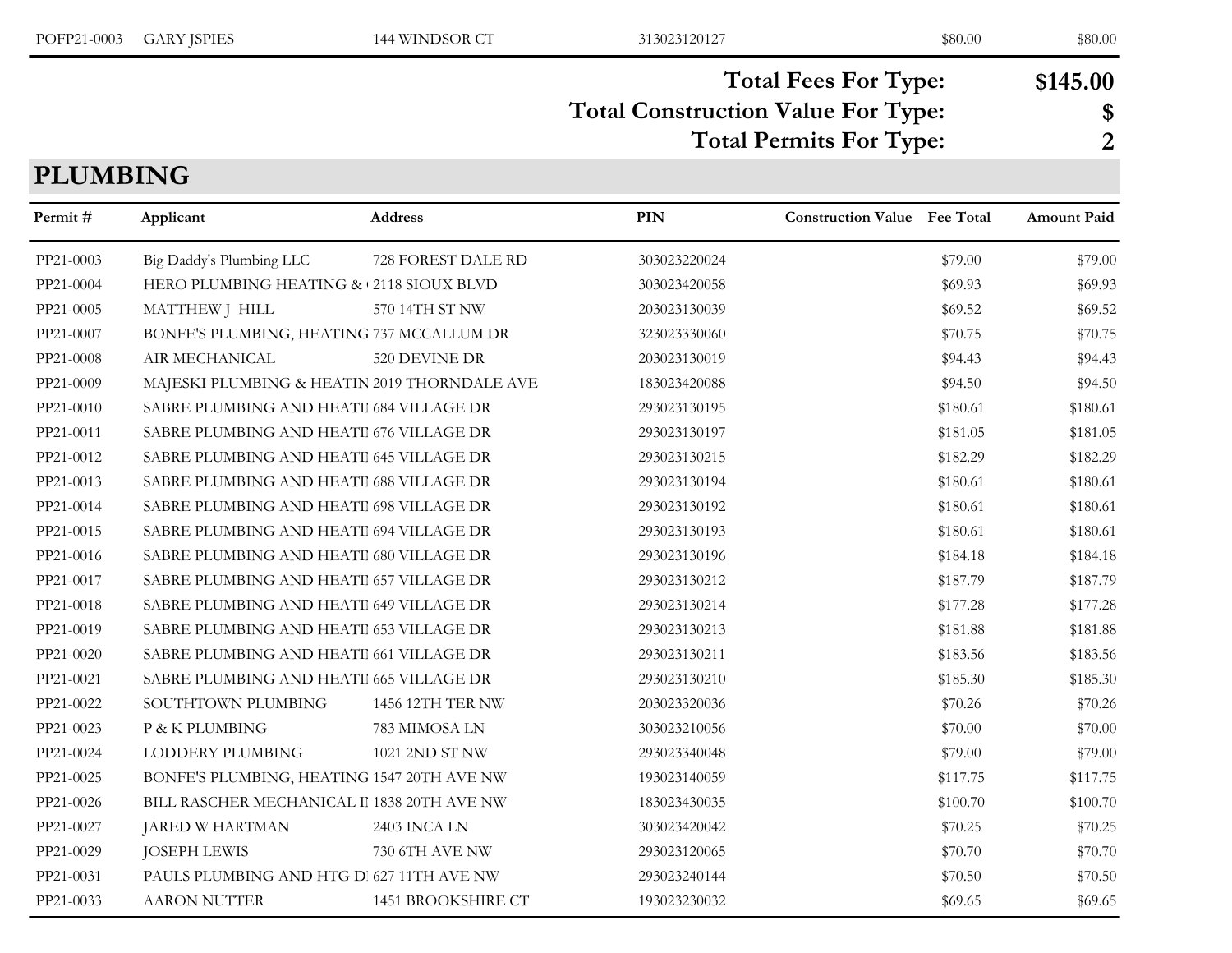**Total Fees For Type: \$3,382.71**

# **Total Construction Value For Type: \$**

**Total Permits For Type: 27**

### **RESIDENTIAL**

| Permit#   | Applicant                                  | Address                | PIN          | <b>Construction Value Fee Total</b> |            | <b>Amount Paid</b> |
|-----------|--------------------------------------------|------------------------|--------------|-------------------------------------|------------|--------------------|
| PE19-0493 | ALWAYS ON ELECTRIC                         | 1684 LONG LAKE RD      | 193023110096 |                                     | \$63.00    | \$63.00            |
| PE20-0439 | SUBURBAN ELECTRIC                          | 998 5TH ST SW          | 323023310046 |                                     | \$58.00    | \$58.00            |
| PE20-0570 | MR ELECTRIC OF ST PAUL                     | 675 5TH AVE NW         | 293023140143 |                                     | \$68.00    | \$68.00            |
| PE21-0001 | AFFORDABLE ELECTRIC                        | <b>466 11TH AVE NW</b> | 293023310034 |                                     | \$128.00   | \$128.00           |
| PE21-0002 | LIVE WIRE ELECTRIC LLC                     | 1751 26TH AVE NW       | 193023210004 |                                     | \$128.00   | \$128.00           |
| PE21-0003 | HOME ENERGY CENTER                         | 563 OLD HIGHWAY 8 NW   | 293023130028 |                                     | \$68.00    | \$68.00            |
| PE21-0004 | AEM ELECTRIC SERVICES                      | 1838 20TH AVE NW       | 183023430035 |                                     | \$128.00   | \$128.00           |
| PE21-0007 | MATTHEW J HILL                             | 570 14TH ST NW         | 203023130039 |                                     | \$128.00   | \$128.00           |
| PE21-0009 | EARLYBIRD ELECTRIC                         | 1824 15TH AVE NW       | 173023330029 |                                     | \$68.00    | \$68.00            |
| PE21-0010 | SPARK ELECTRIC                             | 1673 PENINSULA DR      | 203023220067 |                                     | \$68.00    | \$68.00            |
| PE21-0011 | <b>CENTERPOINT ENERGY</b>                  | 2511 INNSBRUCK TRL     | 193023310139 |                                     | \$68.00    | \$68.00            |
| PE21-0012 | EARLYBIRD ELECTRIC                         | 549 REDWOOD LN         | 303023240070 |                                     | \$128.00   | \$128.00           |
| PE21-0013 | <b>DANIEL P PETERSON</b>                   | 2729 RICE CREEK RD     | 183023340068 |                                     | \$128.00   | \$128.00           |
| PE21-0014 | POWERHOUSE ELECTRIC                        | 1624 17TH AVE NW       | 193023110087 |                                     | \$68.00    | \$68.00            |
| PE21-0015 | NORDEAST ELECTRIC INC                      | 1531 16TH ST NW        | 203023230022 |                                     | \$68.00    | \$68.00            |
| PE21-0016 | ELECTRIC FIRE AND SECURITY 1309 10TH ST NW |                        | 293023220001 |                                     | \$918.00   | \$918.00           |
| PE21-0017 | ELECTRIC FIRE AND SECURITY 1201 10TH ST NW |                        | 293023220001 |                                     | \$1,218.00 | \$1,218.00         |
| PE21-0018 | HANNAY ELECTRIC LLC                        | 1579 12TH TER NW       | 193023410007 |                                     | \$68.00    | \$68.00            |
| PE21-0020 | NORDEAST ELECTRIC INC                      | 2130 14TH ST NW # 4    | 193023130224 |                                     | \$68.00    | \$68.00            |
| PE21-0021 | POWERHOUSE ELECTRIC                        | 1203 BRIGHTON SQ       | 193023420162 |                                     | \$58.00    | \$58.00            |
| PE21-0022 | STAFFORD HOME SERVICES IN 1902 20TH AVE NW |                        | 183023430039 |                                     | \$68.00    | \$68.00            |
| PE21-0023 | NORDEAST ELECTRIC INC                      | 1764 3RD ST SW         | 313023140096 |                                     | \$68.00    | \$68.00            |
| PE21-0024 | KNIGHT LIGHT ELECTRIC                      | 144 WINDSOR CT         | 313023120127 |                                     | \$128.00   | \$128.00           |
| PE21-0025 | HI TECH ELECTRICAL CONTRA 1021 2ND ST NW   |                        | 293023340048 |                                     | \$128.00   | \$128.00           |
| PE21-0026 | DAY LIGHT ELECTRIC LLC                     | 1615 14TH AVE NW       | 203023220047 |                                     | \$178.00   | \$178.00           |
| PE21-0028 | SUBURBAN ELECTRIC                          | 1724 TIOGA BLVD        | 303023410069 |                                     | \$58.00    | \$58.00            |
| PE21-0029 | SKYLINE ELECTRIC LLC                       | 540 14TH ST NW         | 203023130042 |                                     | \$68.00    | \$68.00            |
| PE21-0030 | ALLEN ELECTRIC                             | 2019 THORNDALE AVE     | 183023420088 |                                     | \$128.00   | \$128.00           |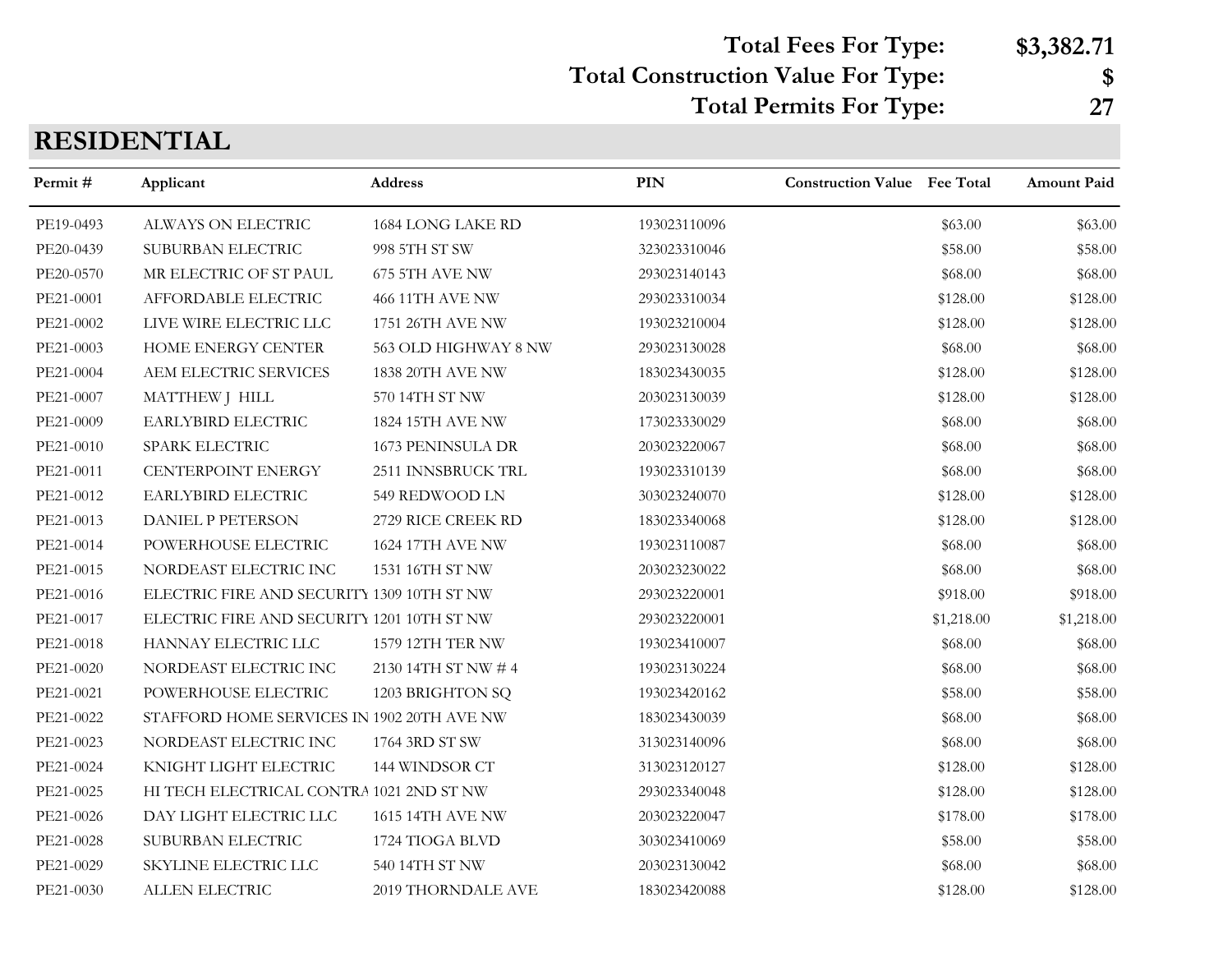| Permit#<br>PSA21-0001<br>PSA21-0002<br>PSA21-0003 | <b>SAINT ANTHONY</b><br>Applicant<br>CITY OF NEW BRIGHTON<br>CITY OF NEW BRIGHTON<br>CITY OF NEW BRIGHTON | Address<br><b>SA REVIEWS 2021</b><br>SA REVIEWS 2021<br>SA REVIEWS 2021 | PIN<br>9999999999999<br>9999999999999<br>9999999999999 | <b>Construction Value Fee Total</b> | \$0.00<br>\$0.00<br>\$0.00 | <b>Amount Paid</b><br>\$0.00<br>\$0.00<br>\$0.00 |
|---------------------------------------------------|-----------------------------------------------------------------------------------------------------------|-------------------------------------------------------------------------|--------------------------------------------------------|-------------------------------------|----------------------------|--------------------------------------------------|
|                                                   |                                                                                                           |                                                                         |                                                        |                                     |                            |                                                  |
|                                                   |                                                                                                           |                                                                         |                                                        |                                     |                            |                                                  |
|                                                   |                                                                                                           |                                                                         |                                                        |                                     |                            |                                                  |
|                                                   |                                                                                                           |                                                                         |                                                        |                                     |                            |                                                  |
|                                                   |                                                                                                           |                                                                         |                                                        | <b>Total Permits For Type:</b>      |                            |                                                  |
|                                                   |                                                                                                           |                                                                         | <b>Total Construction Value For Type:</b>              |                                     |                            | \$14,000.00                                      |
|                                                   |                                                                                                           |                                                                         |                                                        | <b>Total Fees For Type:</b>         |                            | \$328.00                                         |
| PB21-0007                                         | AMERICAN RESTORATION SER 1400 MOONEY DR<br>Building Valuation Fee                                         |                                                                         | 1363M00033                                             | \$14,000.00                         | \$328.00                   | \$328.00                                         |
| Permit#                                           | Applicant                                                                                                 | Address                                                                 | PIN                                                    | <b>Construction Value</b> Fee Total |                            | <b>Amount Paid</b>                               |
| <b>ROOFING</b>                                    |                                                                                                           |                                                                         |                                                        |                                     |                            |                                                  |
|                                                   |                                                                                                           |                                                                         |                                                        | <b>Total Permits For Type:</b>      |                            | 38                                               |
|                                                   |                                                                                                           |                                                                         | <b>Total Construction Value For Type:</b>              |                                     |                            | \$                                               |
|                                                   |                                                                                                           |                                                                         |                                                        | <b>Total Fees For Type:</b>         |                            | \$7,019.00                                       |
| PE21-0044                                         | MIDWEST ELECTRIC AND GEN 1700 19TH TER NW                                                                 |                                                                         | 183023440002                                           |                                     | \$68.00                    | \$68.00                                          |
| PE21-0041                                         | ROBERT M MEYER                                                                                            | 2674 FOREST DALE RD                                                     | 303023210030                                           |                                     | \$128.00                   | \$128.00                                         |
| PE21-0039                                         | ELECTRIC CITY CORPORATION 1833 19TH ST NW                                                                 |                                                                         | 183023440052                                           |                                     | \$68.00                    | \$68.00                                          |
| PE21-0037<br>PE21-0038                            | ELECTRIC FIRE AND SECURITY 1381 10TH ST NW<br>ELECTRIC FIRE AND SECURITY 1399 10TH ST NW                  |                                                                         | 293023220001<br>293023220001                           |                                     | \$918.00<br>\$918.00       | \$918.00<br>\$918.00                             |
| PE21-0036                                         | ELECTRIC FIRE AND SECURITY 2050 14TH ST NW                                                                |                                                                         | 193023130302                                           |                                     | \$68.00                    | \$68.00                                          |
| PE21-0035                                         | ELECTRIC FIRE AND SECURITY 1476 20TH AVE NW                                                               |                                                                         | 193023130302                                           |                                     | \$68.00                    | \$68.00                                          |
| PE21-0034                                         | DEANS PROFESSIONAL PLUMB 1870 20TH AVE NW                                                                 |                                                                         | 183023430037                                           |                                     | \$68.00                    | \$68.00                                          |
|                                                   |                                                                                                           |                                                                         |                                                        |                                     | \$68.00                    | \$68.00                                          |
| PE21-0033                                         |                                                                                                           | DEANS PROFESSIONAL PLUMB 3060 RICE CREEK TER                            | 183023230005                                           |                                     |                            |                                                  |

PSA21-0005 CITY OF NEW BRIGHTON SA REVIEWS 2021 99999999999999999999 \$0.00 \$0.00 \$0.00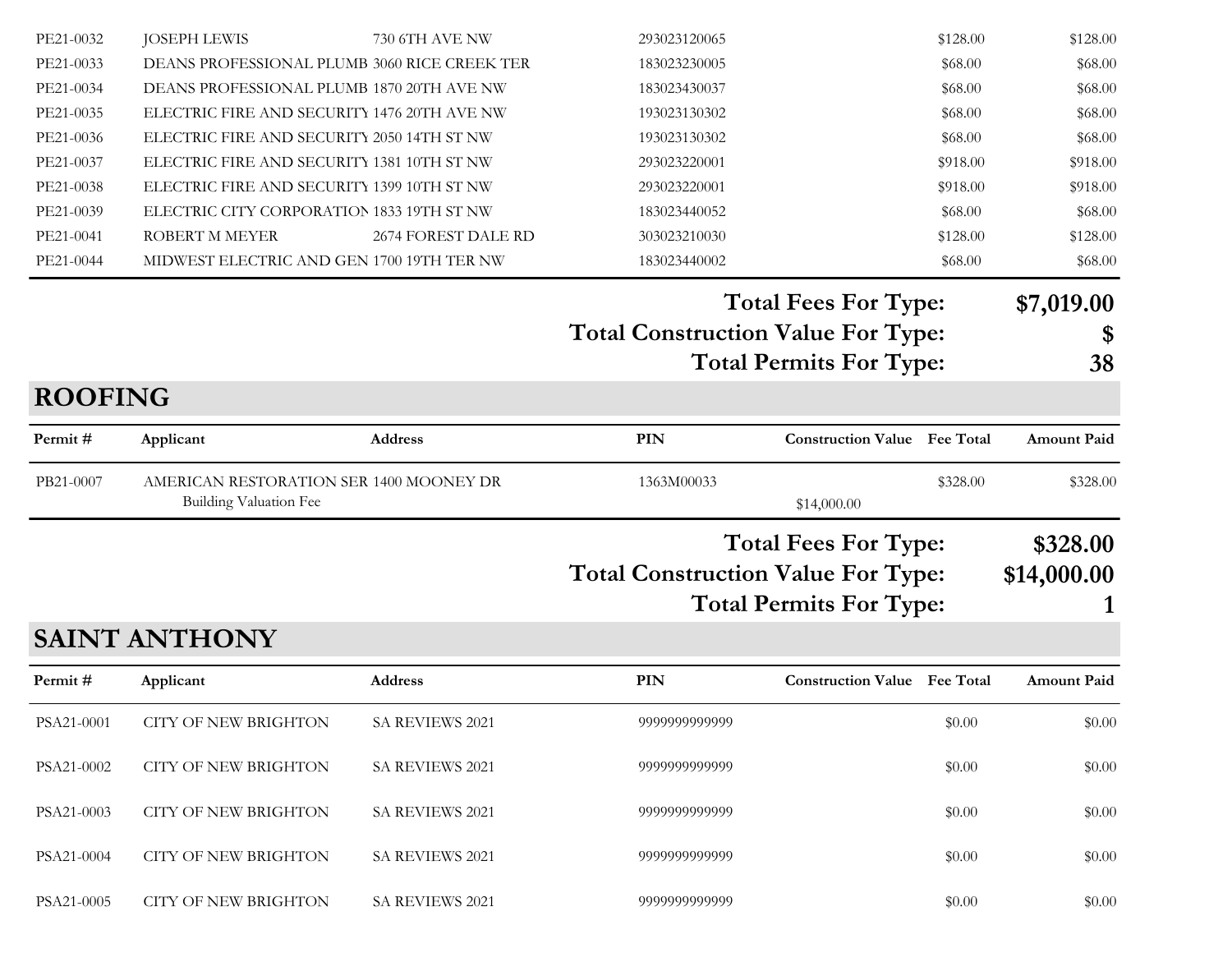|               |                                                                          |                    | <b>Total Fees For Type:</b><br><b>Total Construction Value For Type:</b> |                                     | \$0.00<br>\$ |                    |
|---------------|--------------------------------------------------------------------------|--------------------|--------------------------------------------------------------------------|-------------------------------------|--------------|--------------------|
|               |                                                                          |                    |                                                                          | <b>Total Permits For Type:</b>      |              | 5                  |
|               | <b>SEWER &amp; WATER</b>                                                 |                    |                                                                          |                                     |              |                    |
| Permit#       | Applicant                                                                | <b>Address</b>     | PIN                                                                      | <b>Construction Value</b> Fee Total |              | <b>Amount Paid</b> |
| PSW21-0001    | GUSTAFSON EXCAVATING INC 700 7TH ST NW                                   |                    | 1111111111111                                                            |                                     | \$17.00      | \$17.00            |
| PSW21-0002    | BONFE'S PLUMBING, HEATING 921 OAKWOOD DR                                 |                    | 303023110027                                                             |                                     | \$93.00      | \$93.00            |
|               |                                                                          |                    |                                                                          | <b>Total Fees For Type:</b>         |              | \$110.00           |
|               |                                                                          |                    | <b>Total Construction Value For Type:</b>                                |                                     |              | \$                 |
|               |                                                                          |                    |                                                                          | <b>Total Permits For Type:</b>      |              | 2                  |
| <b>SIDING</b> |                                                                          |                    |                                                                          |                                     |              |                    |
| Permit#       | Applicant                                                                | <b>Address</b>     | PIN                                                                      | <b>Construction Value</b> Fee Total |              | <b>Amount Paid</b> |
| PB21-0001     | HOFFMAN WEBER CONSTRUCT 2111 MOUNDS AVE<br><b>Building Valuation Fee</b> |                    | 183023420083                                                             | \$5,555.00                          | \$179.78     | \$179.78           |
| PB21-0004     | <b>CUSTOM REMODELERS INC</b>                                             | 2201 THORNDALE AVE | 183023130017                                                             |                                     | \$738.46     | \$738.46           |
|               | <b>Building Valuation Fee</b>                                            |                    |                                                                          | \$41,923.00                         |              |                    |
|               |                                                                          |                    |                                                                          | <b>Total Fees For Type:</b>         |              | \$918.24           |
|               |                                                                          |                    | <b>Total Construction Value For Type:</b>                                |                                     |              | \$47,478.00        |
|               |                                                                          |                    |                                                                          | <b>Total Permits For Type:</b>      |              | 2                  |
|               | <b>SIGN PERMANENT</b>                                                    |                    |                                                                          |                                     |              |                    |
| Permit#       | Applicant                                                                | Address            | PIN                                                                      | <b>Construction Value</b> Fee Total |              | <b>Amount Paid</b> |
| PSIGN20-0033  | SPECTRUM SIGN SYSTEMS INC 1151 SILVER LAKE RD NW                         |                    | 193023430042                                                             |                                     | \$150.00     | \$150.00           |
| PSIGN20-0034  | SPECTRUM SIGN SYSTEMS INC 1151 SILVER LAKE RD NW                         |                    | 193023430042                                                             |                                     | \$150.00     | \$150.00           |
|               | PSIGN20-0035 SPECTRUM SIGN SYSTEMS INC 1151 SILVER LAKE RD NW            |                    | 193023430042                                                             |                                     | \$150.00     | \$150.00           |

PSIGN20-0036 SPECTRUM SIGN SYSTEMS INC 1151 SILVER LAKE RD NW 193023430042 \$150.00 \$150.00 \$150.00 PSIGN20-0037 SPECTRUM SIGN SYSTEMS INC 1151 SILVER LAKE RD NW 193023430042 \$150.00 \$150.00 \$150.00 PSIGN20-0038 SPECTRUM SIGN SYSTEMS INC 1151 SILVER LAKE RD NW 193023430042 \$150.00 \$150.00 \$150.00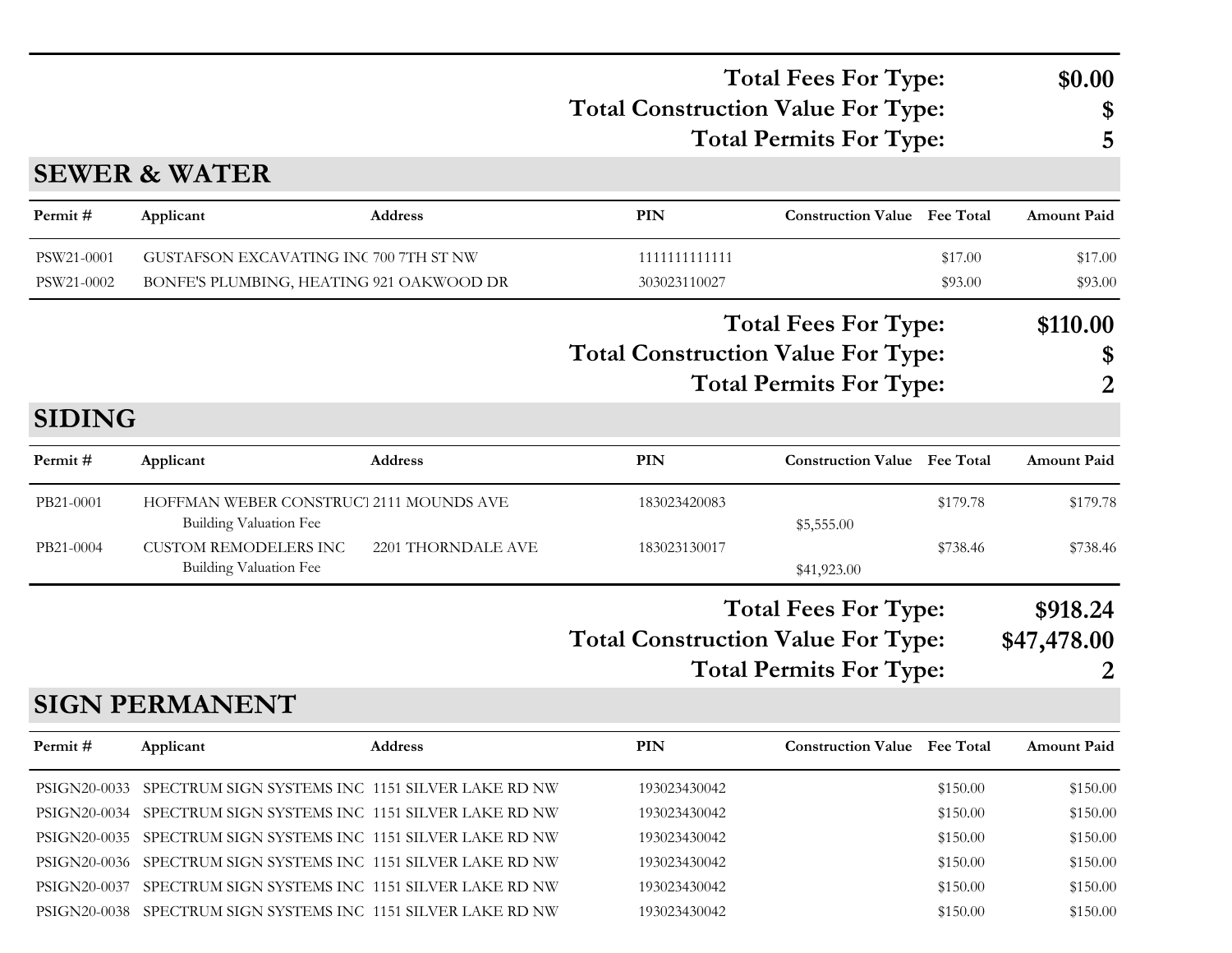### **Total Construction Value For Type: \$ Total Fees For Type: \$900.00 Total Permits For Type: 6**

**SOLAR**

| Permit#    | Applicant                                                                 | <b>Address</b>                                 | <b>PIN</b>                                | <b>Construction Value</b> Fee Total |          | <b>Amount Paid</b> |
|------------|---------------------------------------------------------------------------|------------------------------------------------|-------------------------------------------|-------------------------------------|----------|--------------------|
| PE21-0031  | ALL ENERGY SOLAR                                                          | 478 12TH AVE NW                                | 293023320002                              |                                     | \$108.00 | \$108.00           |
| PBR21-0001 | WOLF RIVER ELECTRIC                                                       | 2302 RAINBOW AVE                               | 183023140064                              |                                     | \$118.00 | \$118.00           |
|            |                                                                           |                                                |                                           | <b>Total Fees For Type:</b>         |          | \$226.00           |
|            |                                                                           |                                                | <b>Total Construction Value For Type:</b> |                                     |          | \$                 |
|            |                                                                           |                                                |                                           | <b>Total Permits For Type:</b>      |          | 2                  |
|            | <b>WATER HEATER</b>                                                       |                                                |                                           |                                     |          |                    |
| Permit#    | Applicant                                                                 | <b>Address</b>                                 | <b>PIN</b>                                | <b>Construction Value Fee Total</b> |          | <b>Amount Paid</b> |
| PP21-0001  | BONFE'S PLUMBING, HEATING 1922 26TH AVE NW                                |                                                | 183023340041                              |                                     | \$70.50  | \$70.50            |
| PP21-0002  | SEDGWICK HEATING & AC CO 1673 PENINSULA DR                                |                                                | 203023220067                              |                                     | \$70.50  | \$70.50            |
| PP21-0030  | <b>ROTO ROOTER</b>                                                        | 2940 RICE CREEK TER                            | 183023230002                              |                                     | \$70.50  | \$70.50            |
| PP21-0032  |                                                                           | HERO PLUMBING HEATING & 300 WEXFORD HEIGHTS DR | 303023340022                              |                                     | \$70.50  | \$70.50            |
| PP21-0006  | TERRY OVERACKER PLUMBIN(2401 WALNUT AVE                                   |                                                | 183023230072                              |                                     | \$70.50  | \$70.50            |
| PP21-0028  | BONFE'S PLUMBING, HEATING 2354 14TH TER NW                                |                                                | 193023130193                              |                                     | \$70.50  | \$70.50            |
|            |                                                                           |                                                |                                           | <b>Total Fees For Type:</b>         |          | \$423.00           |
|            |                                                                           |                                                | <b>Total Construction Value For Type:</b> |                                     |          | \$                 |
|            |                                                                           |                                                |                                           | <b>Total Permits For Type:</b>      |          | 6                  |
|            | <b>WINDOWS/DOORS</b>                                                      |                                                |                                           |                                     |          |                    |
| Permit#    | Applicant                                                                 | <b>Address</b>                                 | <b>PIN</b>                                | <b>Construction Value</b> Fee Total |          | <b>Amount Paid</b> |
| PB20-0471  | K. DEWALL CONSTRUCTION LI 15 19TH AVE SW<br><b>Building Valuation Fee</b> |                                                | 313023110111                              | \$4,000.00                          | \$143.00 | \$143.00           |
| PB21-0002  | HOME DEPOT USA INC<br><b>Building Valuation Fee</b>                       | 1797 TIOGA BLVD                                | 303023410077                              | \$5,080.60                          | \$179.54 | \$179.54           |